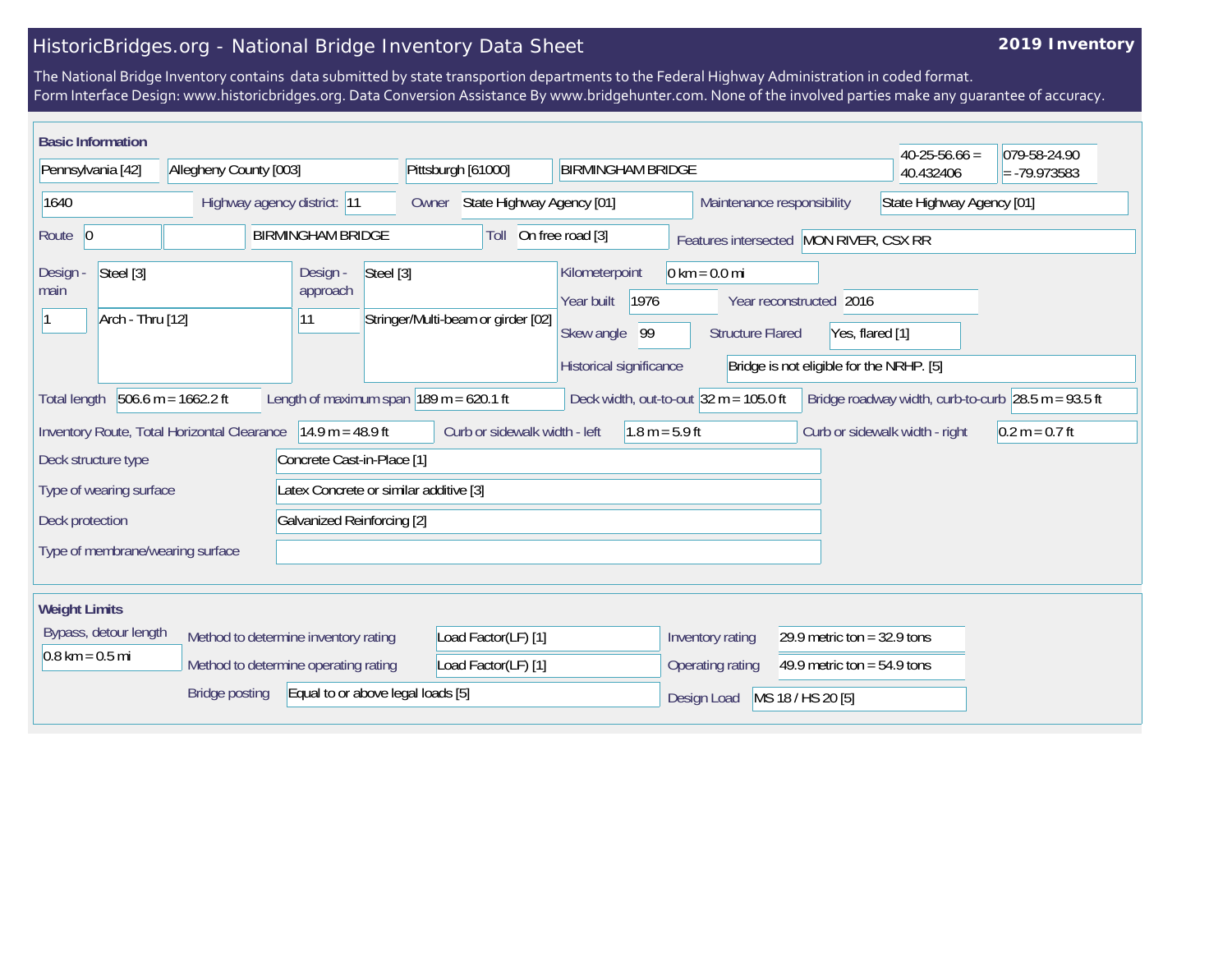| <b>Functional Details</b>                                                                                                                                 |                                                       |                                    |                        |                                                              |  |  |  |
|-----------------------------------------------------------------------------------------------------------------------------------------------------------|-------------------------------------------------------|------------------------------------|------------------------|--------------------------------------------------------------|--|--|--|
| Average daily truck traffi 8<br>Average Daily Traffic<br>19749                                                                                            | Year 2018<br>%                                        | Future average daily traffic       | 26062<br>Year          | 2032                                                         |  |  |  |
| Road classification<br>Other Principal Arterial (Urban) [14]                                                                                              | Lanes on structure 2                                  |                                    | Approach roadway width | $28.7 m = 94.2 ft$                                           |  |  |  |
| Type of service on bridge Highway-pedestrian [5]                                                                                                          | Direction of traffic 2 - way traffic [2]              |                                    |                        | Bridge median Closed median with non-mountable barr          |  |  |  |
| No parallel structure exists. [N]<br>Parallel structure designation                                                                                       |                                                       |                                    |                        |                                                              |  |  |  |
| Type of service under bridge<br>Railroad-waterway [7]                                                                                                     | Lanes under structure<br>$\overline{0}$               | Navigation control                 |                        | Navigation control on waterway (bridge permit required). [1] |  |  |  |
| $108.7 m = 356.6 ft$<br>Navigation vertical clearanc                                                                                                      | Navigation horizontal clearance 1012.8 m = 3323.0 ft  |                                    |                        |                                                              |  |  |  |
| Minimum vertical clearance over bridge roadway<br>Minimum navigation vertical clearance, vertical lift bridge $\vert$ 0 m = 0.0 ft<br>$10.97 m = 36.0 ft$ |                                                       |                                    |                        |                                                              |  |  |  |
| Minimum lateral underclearance reference feature Railroad beneath structure [R]                                                                           |                                                       |                                    |                        |                                                              |  |  |  |
| Minimum lateral underclearance on right $0 = N/A$                                                                                                         | Minimum lateral underclearance on left $0 = N/A$      |                                    |                        |                                                              |  |  |  |
| Minimum Vertical Underclearance $ 9.24 \text{ m} = 30.3 \text{ ft} $<br>Minimum vertical underclearance reference feature Railroad beneath structure [R]  |                                                       |                                    |                        |                                                              |  |  |  |
| Appraisal ratings - underclearances Basically intolerable requiring high priority of corrrective action [3]                                               |                                                       |                                    |                        |                                                              |  |  |  |
| <b>Repair and Replacement Plans</b>                                                                                                                       |                                                       |                                    |                        |                                                              |  |  |  |
| Type of work to be performed                                                                                                                              | Work to be done by owner's forces [2]<br>Work done by |                                    |                        |                                                              |  |  |  |
| Bridge rehabilitation because of general structure<br>deterioration or inadequate strength. [35]                                                          | Bridge improvement cost<br>207000                     | 610000<br>Roadway improvement cost |                        |                                                              |  |  |  |
|                                                                                                                                                           | Length of structure improvement                       | $549 m = 1801.3 ft$                | Total project cost     | 2796000                                                      |  |  |  |
|                                                                                                                                                           | Year of improvement cost estimate                     |                                    |                        |                                                              |  |  |  |
|                                                                                                                                                           | Border bridge - state                                 |                                    |                        | Border bridge - percent responsibility of other state        |  |  |  |
|                                                                                                                                                           | Border bridge - structure number                      |                                    |                        |                                                              |  |  |  |